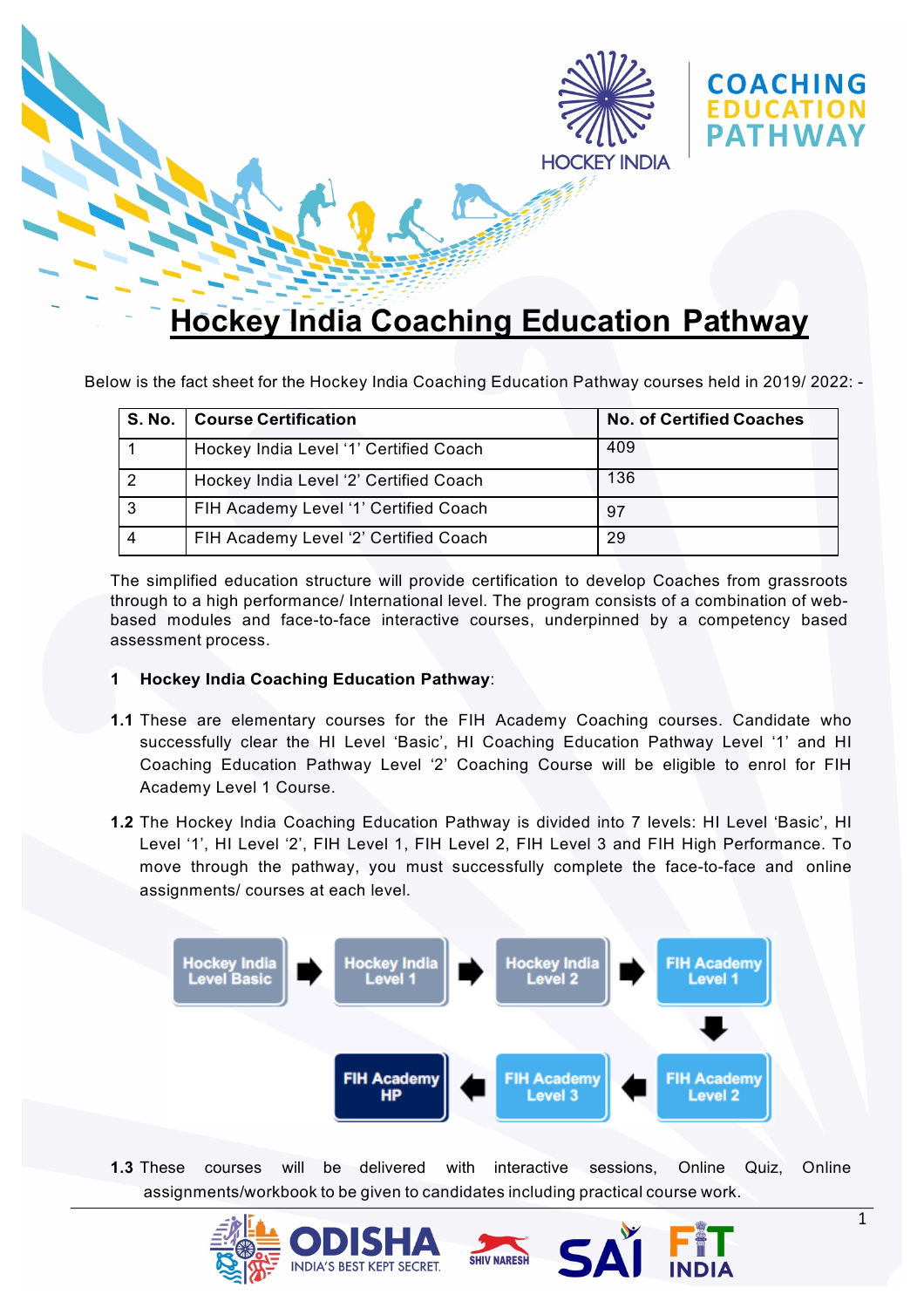



**2 Key Points for Hockey India Coaching Education Pathway Coaching Courses**.

# **2.1 Hockey India Coaching Education Pathway Level 'Basic' Coaching Course**

- Duration  $1$  day
- General Introduction to Hockey.
- An Online exam will be conducted for All the candidates at the end of the day and it is mandatory to pass the exam to be eligible for Hockey India Level '1' Coach Certification.

#### **2.2 Hockey India Coaching Education Pathway Level '1' Coaching Course**

- Duration  $2$  days
- Must have passed Level 'Basic' Coaching Course
- Must have completed Level 'Basic'; complete online learning and online assignments/workbook and will also be practically assessed coaching a team, during this duration. This is an eight (8) hour practical course
- On last day or a day after completion of the course, the conductor will give assignments to the candidates and they will have a week's time to submit their complete assignment to Hockey India.
- Hockey India Level '1' Coach Certification will be awarded on successful completion of Online modules/ assignments and Face2Face course.

## **2.3 Hockey India Coaching Education Pathway Level '2' Coaching Course**

- Duration  $-3$  days
- Must have Hockey India Level '1' Coach Certification.
- On the last day or a day after completion of the course, the conductor will give assignments to the candidates and they will have a week's time to submit their complete assignment to Hockey India.
- Hockey India Level '2' Coach Certification will be awarded on successful completion of Online modules/ assignments and Face2Face course.
- Candidates with Hockey India Level '2' Certification will be eligible to enrol for FIH Level 1 Coaching Course.